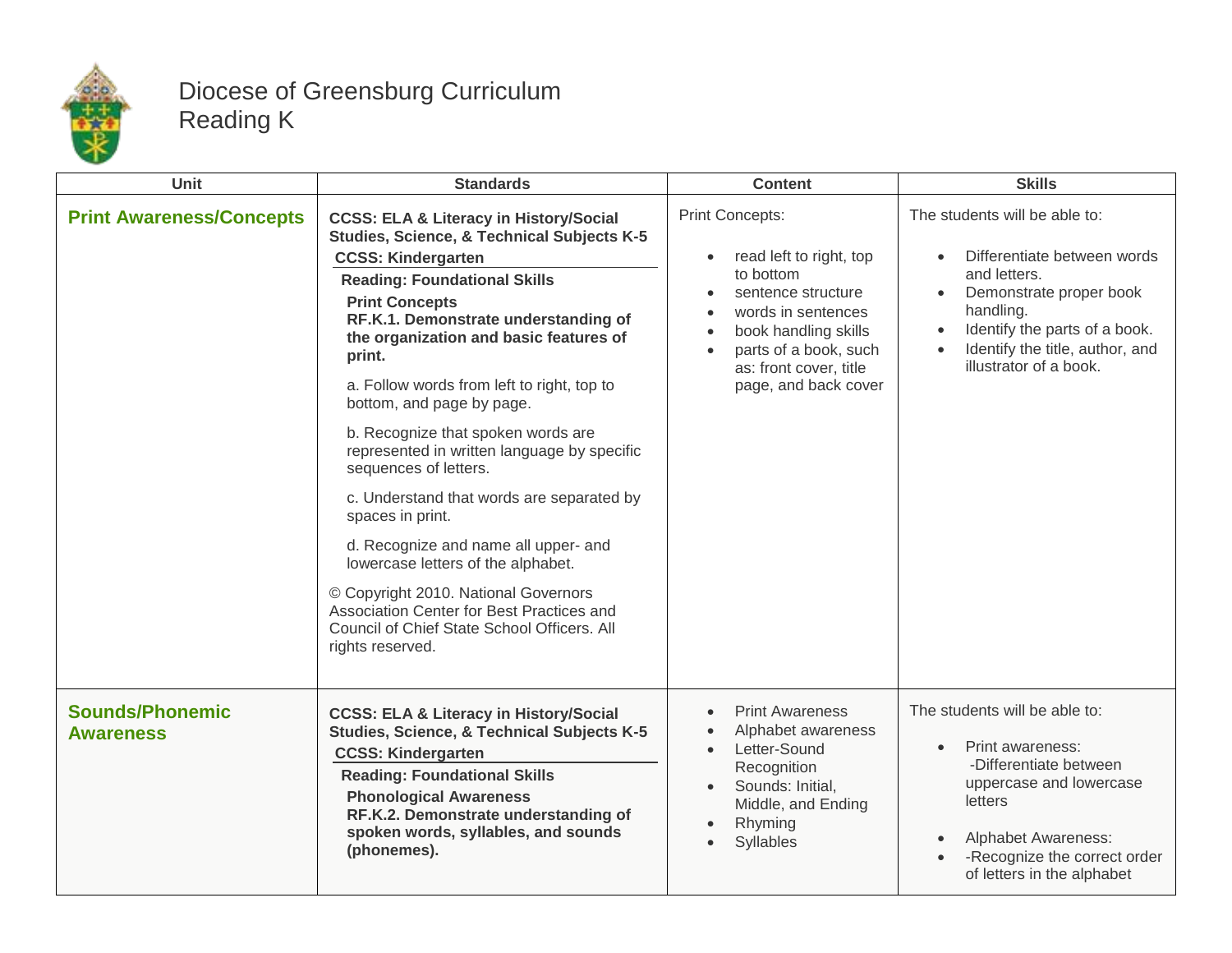| Unit | <b>Standards</b>                                                                                                                                                                                                                                                                                                                                                                                                                                                                                                                                                                                                                                                                                                                                                                                                                                                                                                                                                                                                                                                                                                                                                                                               | <b>Content</b> | <b>Skills</b>                                                                                                                                                                                                                                                                                                                                                                                                                                                                                                                                       |
|------|----------------------------------------------------------------------------------------------------------------------------------------------------------------------------------------------------------------------------------------------------------------------------------------------------------------------------------------------------------------------------------------------------------------------------------------------------------------------------------------------------------------------------------------------------------------------------------------------------------------------------------------------------------------------------------------------------------------------------------------------------------------------------------------------------------------------------------------------------------------------------------------------------------------------------------------------------------------------------------------------------------------------------------------------------------------------------------------------------------------------------------------------------------------------------------------------------------------|----------------|-----------------------------------------------------------------------------------------------------------------------------------------------------------------------------------------------------------------------------------------------------------------------------------------------------------------------------------------------------------------------------------------------------------------------------------------------------------------------------------------------------------------------------------------------------|
|      | a. Recognize and produce rhyming words.<br>b. Count, pronounce, blend, and segment<br>syllables in spoken words.<br>c. Blend and segment onsets and rimes of<br>single-syllable spoken words.<br>d. Isolate and pronounce the initial, medial<br>vowel, and final sounds (phonemes) in<br>three-phoneme (consonant-vowel-<br>consonant, or CVC) words. (This does not<br>include CVCs ending with /l/, /r/, or /x/.)<br>e. Add or substitute individual sounds<br>(phonemes) in simple, one-syllable words to<br>make new words.<br><b>Phonics and Word Recognition</b><br>RF.K.3. Know and apply grade-level<br>phonics and word analysis skills in<br>decoding words.<br>a. Demonstrate basic knowledge of letter-<br>sound correspondences by producing the<br>primary or most frequent sound for each<br>consonant.<br>b. Associate the long and short sounds with<br>the common spellings (graphemes) for the<br>five major vowels.<br>d. Distinguish between similarly spelled<br>words by identifying the sounds of the letters<br>that differ.<br>© Copyright 2010. National Governors<br>Association Center for Best Practices and<br>Council of Chief State School Officers. All<br>rights reserved. |                | Letter-Sound Recognition:<br>$\bullet$<br>-Identify consonant sounds,<br>long, and short vowel<br>sounds<br>-Articulate blends and<br>digraphs<br>-Integrate blends and<br>digraphs within words<br>Sounds: Initial, Middle, and<br>$\bullet$<br>Final<br>-Identify and create word<br>$\bullet$<br>families<br>-Blend and recognize<br>$\bullet$<br>CVC/CVCC/CVCE words<br>Rhyming:<br>$\bullet$<br>-Recognize and produce<br>rhyming words and word<br>families<br>Syllables:<br>$\bullet$<br>-Count, pronounce, blend,<br>and segment syllables. |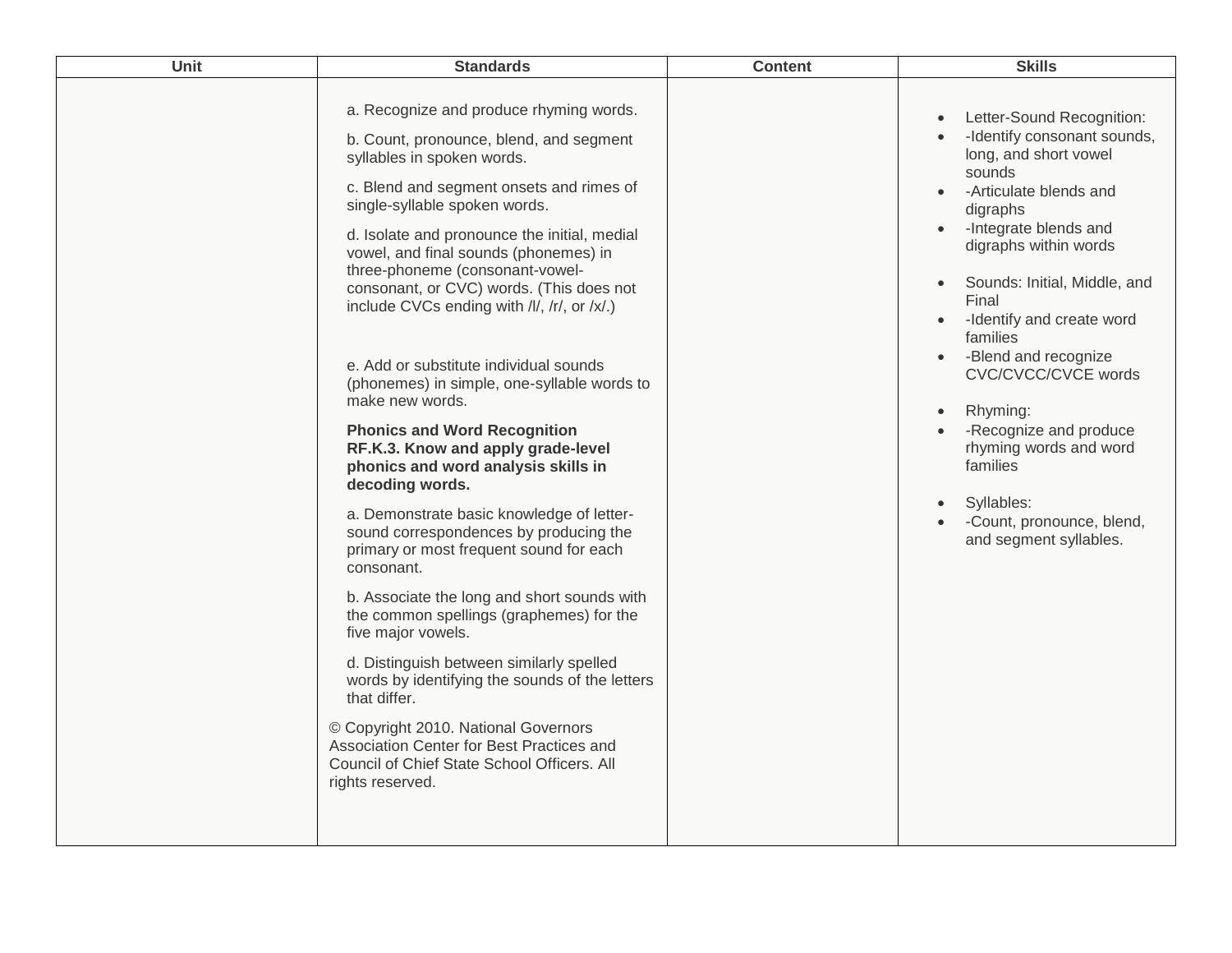| Unit                            | <b>Standards</b>                                                                                                                                                                                                                                                                                                                                                                                                                                                                                                                                                                                                                                                                                                                                                                                                                                                                                                                                                                                                                                                                                                                                                                                                                                                                                                                                                                                                                                                                         | <b>Content</b>                                                                                                                                                                              | <b>Skills</b>                                                                                                                                                                                                                                                                                                                                                                                                                                                                                                                                                                                                                                                                                                                                                                                                                                                                                                                                  |
|---------------------------------|------------------------------------------------------------------------------------------------------------------------------------------------------------------------------------------------------------------------------------------------------------------------------------------------------------------------------------------------------------------------------------------------------------------------------------------------------------------------------------------------------------------------------------------------------------------------------------------------------------------------------------------------------------------------------------------------------------------------------------------------------------------------------------------------------------------------------------------------------------------------------------------------------------------------------------------------------------------------------------------------------------------------------------------------------------------------------------------------------------------------------------------------------------------------------------------------------------------------------------------------------------------------------------------------------------------------------------------------------------------------------------------------------------------------------------------------------------------------------------------|---------------------------------------------------------------------------------------------------------------------------------------------------------------------------------------------|------------------------------------------------------------------------------------------------------------------------------------------------------------------------------------------------------------------------------------------------------------------------------------------------------------------------------------------------------------------------------------------------------------------------------------------------------------------------------------------------------------------------------------------------------------------------------------------------------------------------------------------------------------------------------------------------------------------------------------------------------------------------------------------------------------------------------------------------------------------------------------------------------------------------------------------------|
| <b>Comprehension/Literature</b> | <b>CCSS: ELA &amp; Literacy in History/Social</b><br><b>Studies, Science, &amp; Technical Subjects K-5</b><br><b>CCSS: Kindergarten</b><br><b>Reading: Literature</b><br><b>Key Ideas and Details</b><br>1. Read closely to determine what the<br>text says explicitly and to make logical<br>inferences from it; cite specific textual<br>evidence when writing or speaking to<br>support conclusions drawn from the text.<br>RL.K.1. With prompting and support, ask<br>and answer questions about key details in a<br>text.<br>2. Determine central ideas or themes of a<br>text and analyze their development;<br>summarize the key supporting details<br>and ideas.<br>RL.K.2. With prompting and support, retell<br>familiar stories, including key details.<br>3. Analyze how and why individuals,<br>events, and ideas develop and interact<br>over the course of a text.<br>RL.K.3. With prompting and support, identify<br>characters, settings, and major events in a<br>story.<br><b>Craft and Structure</b><br>4. Interpret words and phrases as they<br>are used in a text, including determining<br>technical, connotative, and figurative<br>meanings, and analyze how specific word<br>choices shape meaning or tone.<br>RL.K.4. Ask and answer questions about<br>unknown words in a text.<br><b>Range of Reading and Level of Text</b><br><b>Complexity</b><br>10. Read and comprehend complex<br>literary and informational texts<br>independently and proficiently. | Details<br>$\bullet$<br>Conclusions<br>Sequence of events<br>$\bullet$<br>Cause and effect<br>$\bullet$<br>Authors purpose<br>$\bullet$<br>Summarize<br>$\bullet$<br>Infer/predict<br>Genre | The students will be able to:<br>Discuss a character's action<br>and choices in light of<br>Catholic moral values.<br>Illustrate a scene from the<br>$\bullet$<br>story<br>Retell story using details<br>Identify character, setting,<br>and plot<br>Identify main idea and key<br>details<br>Identify the lesson or moral<br>of the story<br>Visualize details the story<br>Make predictions based on<br>events and information<br>presented in the text and<br>prior knowledge<br>Make inferences based on<br>clues in the story<br>Make meaningful<br>connections (text to text, text<br>to self, and text to world)<br>Describe favorite part of the<br>story<br>Identify cause and effect<br>relationships within the story<br>Use context clues to<br>determine the unknown<br>words within the text<br>Define fiction and non-fiction<br>Compare and contrast<br>fantasy and realistic texts<br>Gather information through<br>questions |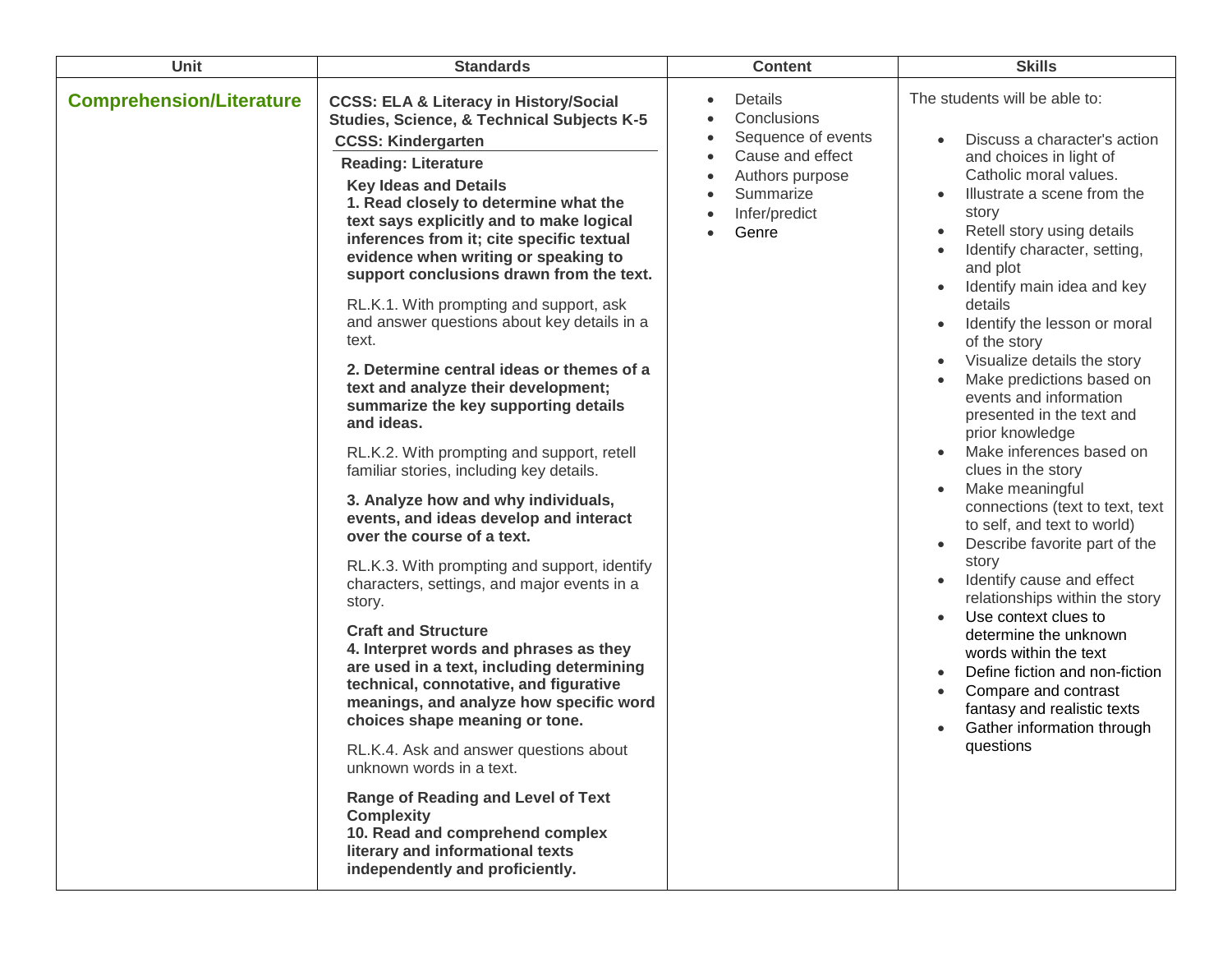| Unit | <b>Standards</b>                                                                                                                                                                                                                                                                         | <b>Content</b> | <b>Skills</b> |
|------|------------------------------------------------------------------------------------------------------------------------------------------------------------------------------------------------------------------------------------------------------------------------------------------|----------------|---------------|
|      | RL.K.10. Actively engage in group reading<br>activities with purpose and understanding.                                                                                                                                                                                                  |                |               |
|      | <b>Reading: Informational Text</b><br><b>Key Ideas and Details</b><br>1. Read closely to determine what the<br>text says explicitly and to make logical<br>inferences from it; cite specific textual<br>evidence when writing or speaking to<br>support conclusions drawn from the text. |                |               |
|      | RI.K.1. With prompting and support, ask and<br>answer questions about key details in a text.                                                                                                                                                                                             |                |               |
|      | 2. Determine central ideas or themes of a<br>text and analyze their development;<br>summarize the key supporting details<br>and ideas.                                                                                                                                                   |                |               |
|      | RI.K.2. With prompting and support, identify<br>the main topic and retell key details of a text.                                                                                                                                                                                         |                |               |
|      | 3. Analyze how and why individuals,<br>events, and ideas develop and interact<br>over the course of a text.                                                                                                                                                                              |                |               |
|      | RI.K.3. With prompting and support,<br>describe the connection between two<br>individuals, events, ideas, or pieces of<br>information in a text.                                                                                                                                         |                |               |
|      | <b>Craft and Structure</b><br>4. Interpret words and phrases as they<br>are used in a text, including determining<br>technical, connotative, and figurative<br>meanings, and analyze how specific word<br>choices shape meaning or tone.                                                 |                |               |
|      | RI.K.4. With prompting and support, ask and<br>answer questions about unknown words in a<br>text.                                                                                                                                                                                        |                |               |
|      | 5. Analyze the structure of texts,<br>including how specific sentences,<br>paragraphs, and larger portions of the<br>text (e.g., a section, chapter, scene, or                                                                                                                           |                |               |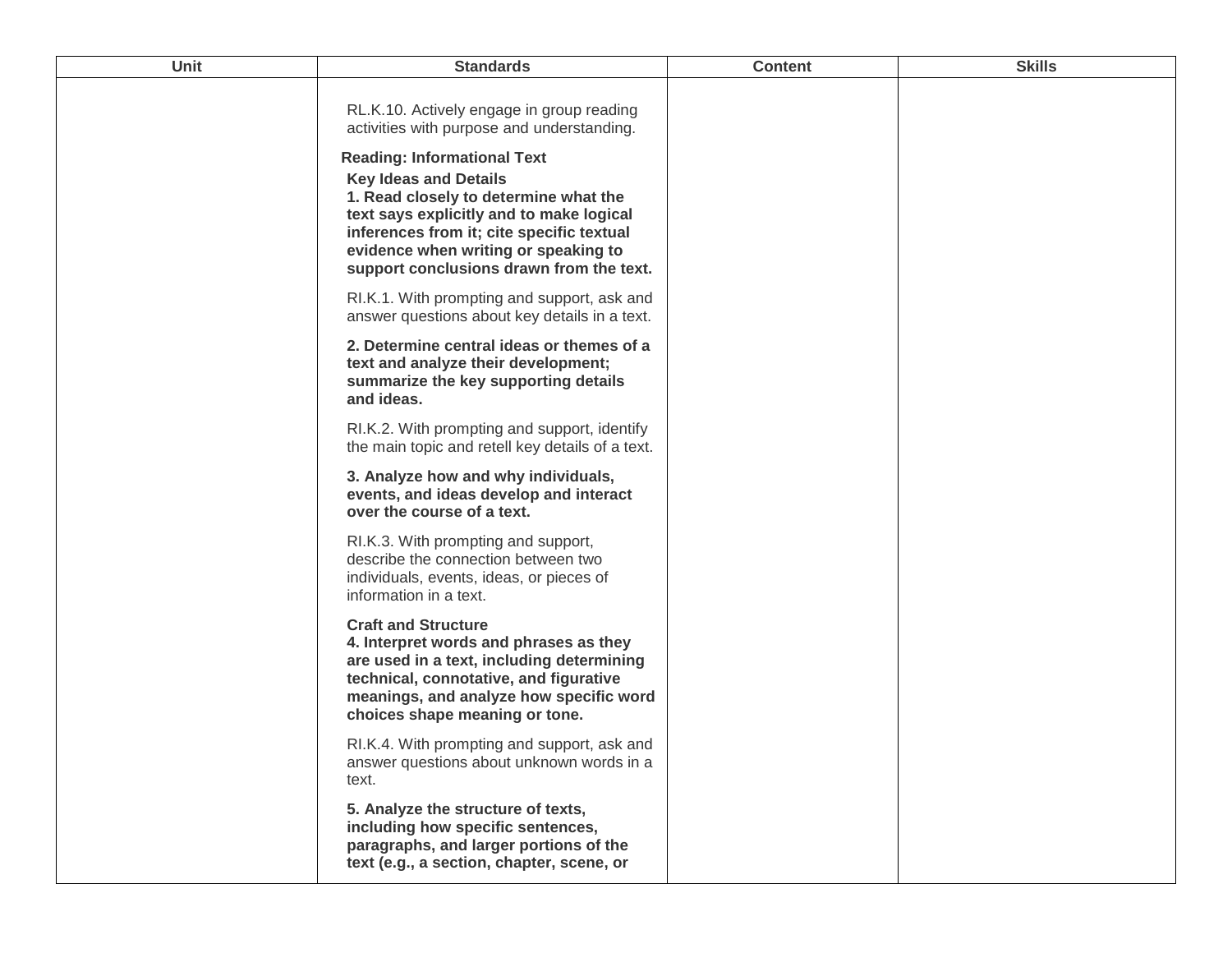| <b>Unit</b> | <b>Standards</b>                                                                                                                                                                                                  | <b>Content</b> | <b>Skills</b> |
|-------------|-------------------------------------------------------------------------------------------------------------------------------------------------------------------------------------------------------------------|----------------|---------------|
|             | stanza) relate to each other and the<br>whole.                                                                                                                                                                    |                |               |
|             | RI.K.5. Identify the front cover, back cover,<br>and title page of a book.                                                                                                                                        |                |               |
|             | 6. Assess how point of view or purpose<br>shapes the content and style of a text.                                                                                                                                 |                |               |
|             | RI.K.6. Name the author and illustrator of a<br>text and define the role of each in presenting<br>the ideas or information in a text.                                                                             |                |               |
|             | <b>Integration of Knowledge and Ideas</b><br>7. Integrate and evaluate content<br>presented in diverse media and formats,<br>including visually and quantitatively, as<br>well as in words.                       |                |               |
|             | RI.K.7. With prompting and support,<br>describe the relationship between<br>illustrations and the text in which they<br>appear (e.g., what person, place, thing, or<br>idea in the text an illustration depicts). |                |               |
|             | 8. Delineate and evaluate the argument<br>and specific claims in a text, including<br>the validity of the reasoning as well as<br>the relevance and sufficiency of the<br>evidence.                               |                |               |
|             | RI.K.8. With prompting and support, identify<br>the reasons an author gives to support<br>points in a text.                                                                                                       |                |               |
|             | 9. Analyze how two or more texts<br>address similar themes or topics in order<br>to build knowledge or to compare the<br>approaches the authors take.                                                             |                |               |
|             | RI.K.9. With prompting and support, identify<br>basic similarities in and differences between<br>two texts on the same topic (e.g., in<br>illustrations, descriptions, or procedures).                            |                |               |
|             | <b>Range of Reading and Level of Text</b><br><b>Complexity</b>                                                                                                                                                    |                |               |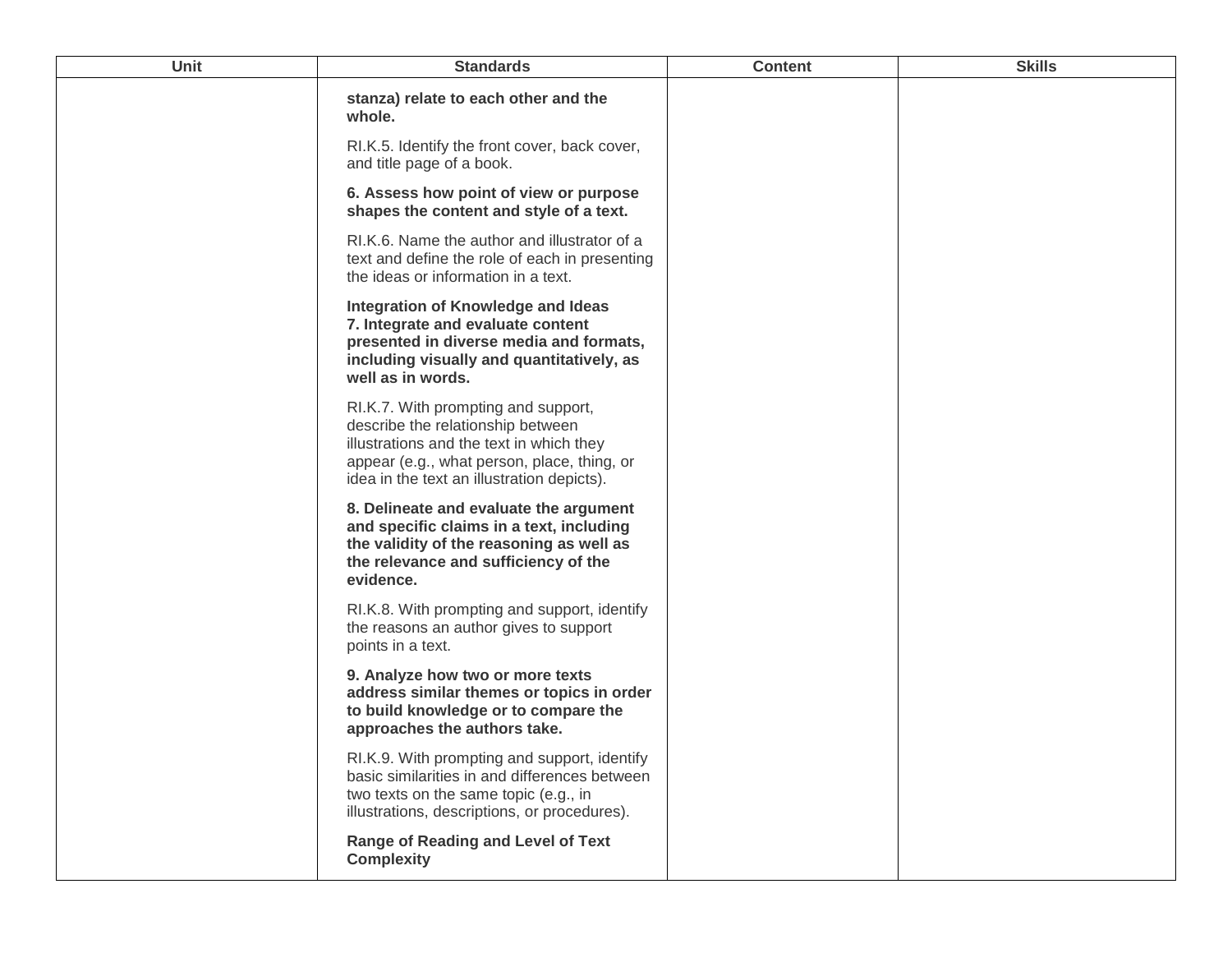| <b>Unit</b> | <b>Standards</b>                                                                                                                                                                                                                                                                     | <b>Content</b> | <b>Skills</b> |
|-------------|--------------------------------------------------------------------------------------------------------------------------------------------------------------------------------------------------------------------------------------------------------------------------------------|----------------|---------------|
|             | 10. Read and comprehend complex<br>literary and informational texts<br>independently and proficiently.                                                                                                                                                                               |                |               |
|             | RI.K.10. Actively engage in group reading<br>activities with purpose and understanding.                                                                                                                                                                                              |                |               |
|             | <b>Speaking and Listening</b><br><b>Comprehension and Collaboration</b><br>1. Prepare for and participate effectively<br>in a range of conversations and<br>collaborations with diverse partners,<br>building on others' ideas and expressing<br>their own clearly and persuasively. |                |               |
|             | SL.K.1. Participate in collaborative<br>conversations with diverse partners about<br>kindergarten topics and texts with peers and<br>adults in small and larger groups.                                                                                                              |                |               |
|             | SL.K.1a. Follow agreed-upon rules for<br>discussions (e.g., listening to others and<br>taking turns speaking about the topics and<br>texts under discussion).                                                                                                                        |                |               |
|             | SL.K.1b. Continue a conversation through<br>multiple exchanges.                                                                                                                                                                                                                      |                |               |
|             | 2. Integrate and evaluate information<br>presented in diverse media and formats,<br>including visually, quantitatively, and<br>orally.                                                                                                                                               |                |               |
|             | SL.K.2. Confirm understanding of a text read<br>aloud or information presented orally or<br>through other media by asking and<br>answering questions about key details and<br>requesting clarification if something is not<br>understood.                                            |                |               |
|             | 3. Evaluate a speaker's point of view,<br>reasoning, and use of evidence and<br>rhetoric.                                                                                                                                                                                            |                |               |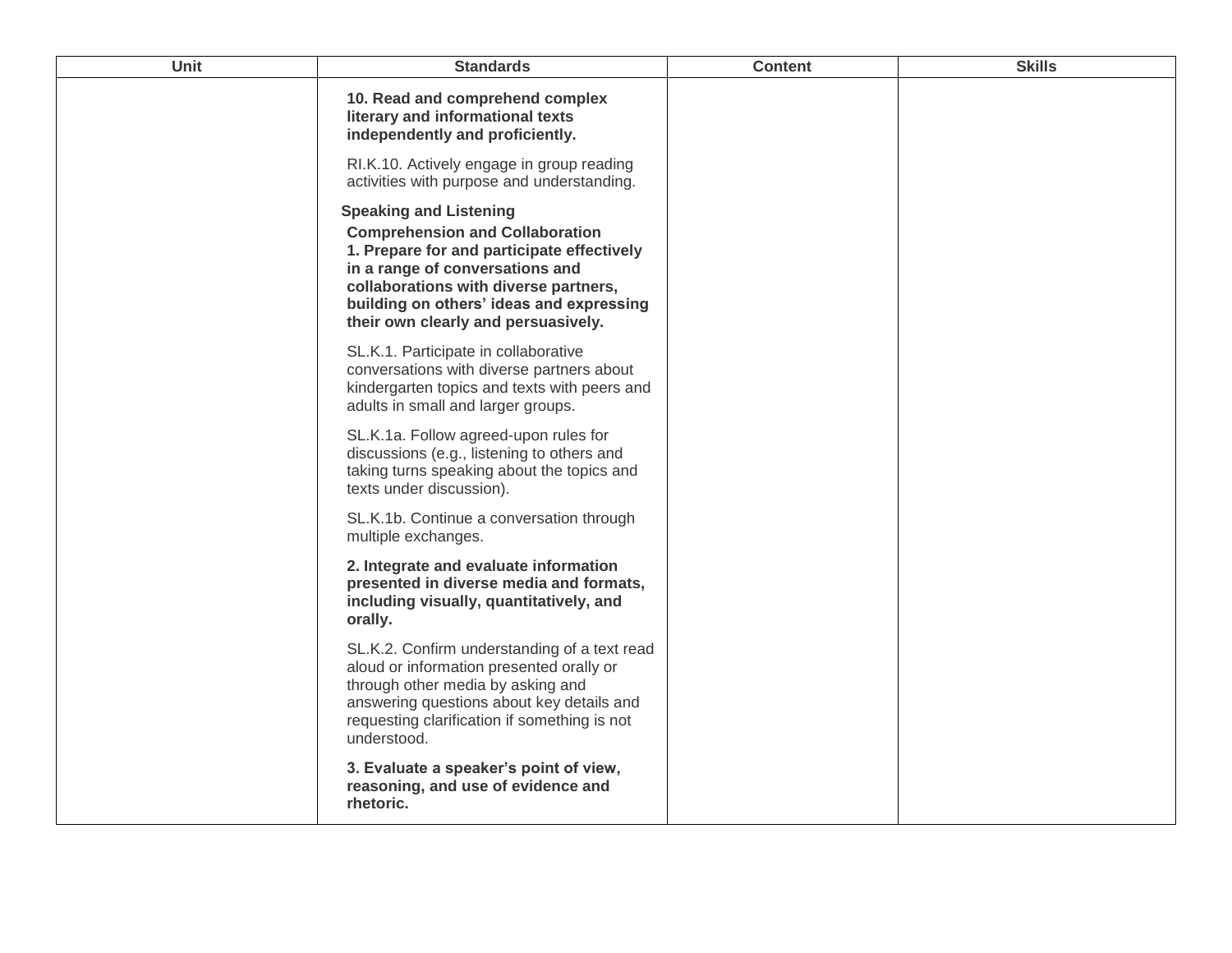| <b>Unit</b> | <b>Standards</b>                                                                                                                                                                                                                                                         | <b>Content</b> | <b>Skills</b> |
|-------------|--------------------------------------------------------------------------------------------------------------------------------------------------------------------------------------------------------------------------------------------------------------------------|----------------|---------------|
|             | SL.K.3. Ask and answer questions in order<br>to seek help, get information, or clarify<br>something that is not understood.                                                                                                                                              |                |               |
|             | <b>Presentation of Knowledge and Ideas</b><br>4. Present information, findings, and<br>supporting evidence such that listeners<br>can follow the line of reasoning and the<br>organization, development, and style are<br>appropriate to task, purpose, and<br>audience. |                |               |
|             | SL.K.4. Describe familiar people, places,<br>things, and events and, with prompting and<br>support, provide additional detail.                                                                                                                                           |                |               |
|             | 5. Make strategic use of digital media and<br>visual displays of data to express<br>information and enhance understanding<br>of presentations.                                                                                                                           |                |               |
|             | SL.K.5. Add drawings or other visual<br>displays to descriptions as desired to<br>provide additional detail.                                                                                                                                                             |                |               |
|             | 6. Adapt speech to a variety of contexts<br>and communicative tasks, demonstrating<br>command of formal English when<br>indicated or appropriate.                                                                                                                        |                |               |
|             | SL.K.6. Speak audibly and express<br>thoughts, feelings, and ideas clearly.                                                                                                                                                                                              |                |               |
|             | © Copyright 2010. National Governors<br>Association Center for Best Practices and<br>Council of Chief State School Officers. All<br>rights reserved.                                                                                                                     |                |               |
|             |                                                                                                                                                                                                                                                                          |                |               |
|             |                                                                                                                                                                                                                                                                          |                |               |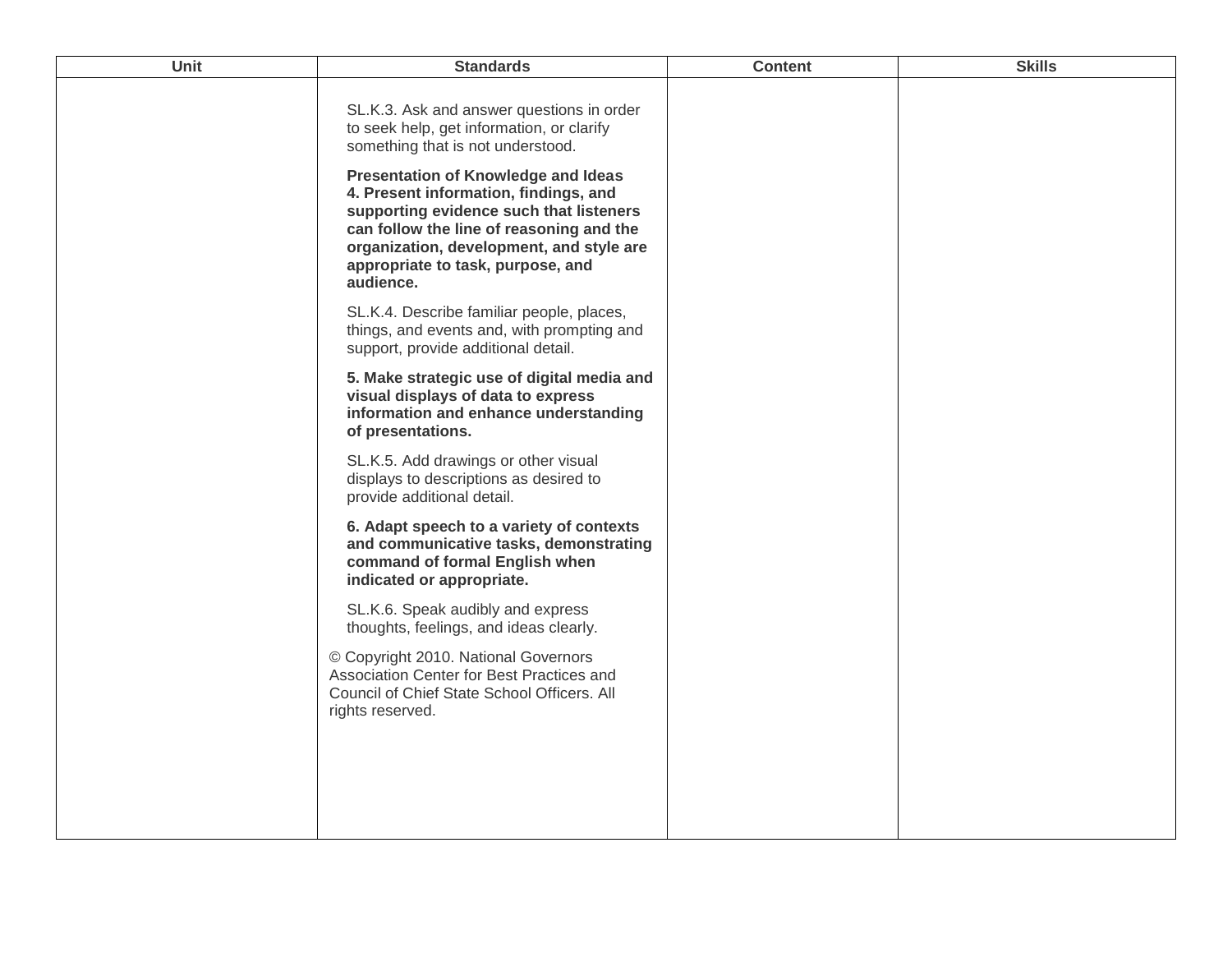| Unit                          | <b>Standards</b>                                                                                                                                                                                                                                                                                                                                                                                                                                                                                                                                                                                                                                                                                                                                                            | <b>Content</b>                                                                                                           | <b>Skills</b>                                                                                                                                                                                                                                                                                                                     |
|-------------------------------|-----------------------------------------------------------------------------------------------------------------------------------------------------------------------------------------------------------------------------------------------------------------------------------------------------------------------------------------------------------------------------------------------------------------------------------------------------------------------------------------------------------------------------------------------------------------------------------------------------------------------------------------------------------------------------------------------------------------------------------------------------------------------------|--------------------------------------------------------------------------------------------------------------------------|-----------------------------------------------------------------------------------------------------------------------------------------------------------------------------------------------------------------------------------------------------------------------------------------------------------------------------------|
| <b>Fluency</b>                | <b>CCSS: ELA &amp; Literacy in History/Social</b><br><b>Studies, Science, &amp; Technical Subjects K-5</b><br><b>CCSS: Kindergarten</b><br><b>Reading: Foundational Skills</b><br><b>Phonics and Word Recognition</b><br>RF.K.3. Know and apply grade-level phonics<br>and word analysis skills in decoding words.<br>c. Read common high-frequency words by<br>sight (e.g., the, of, to, you, she, my, is, are, do,<br>does).<br><b>Fluency</b><br><b>RF.K.4.</b><br>Read emergent-reader texts with purpose<br>and understanding.<br>© Copyright 2010. National Governors<br>Association Center for Best Practices and<br>Council of Chief State School Officers. All<br>rights reserved.                                                                                 | Fluency<br>Decodable words                                                                                               | The students will be able to;<br>Recognize sight words<br>Recite with inflection and<br>purpose<br>Apply decoding skills<br>$\bullet$                                                                                                                                                                                             |
| <b>Speaking and Listening</b> | <b>CCSS: ELA &amp; Literacy in History/Social</b><br><b>Studies, Science, &amp; Technical Subjects K-5</b><br><b>CCSS: Kindergarten</b><br><b>Speaking and Listening</b><br><b>Comprehension and Collaboration</b><br>1. Prepare for and participate effectively<br>in a range of conversations and<br>collaborations with diverse partners,<br>building on others' ideas and expressing<br>their own clearly and persuasively.<br>SL.K.1. Participate in collaborative<br>conversations with diverse partners about<br>kindergarten topics and texts with peers and<br>adults in small and larger groups.<br>SL.K.1a. Follow agreed-upon rules for<br>discussions (e.g., listening to others and<br>taking turns speaking about the topics and<br>texts under discussion). | Conversations and<br>peer discussions<br>Presentations and<br>public speaking<br>Listening<br>$\bullet$<br>comprehension | The students will be able to:<br>Follow agreed upon rules for<br>group discussion.<br>Take turns speaking.<br>Speak audibly.<br>Convey emotion through<br>facial expressions, actions,<br>and gestures.<br>Raise hand and wait<br>patiently to be called on.<br>Present a response or<br>comment that correlates to<br>the topic. |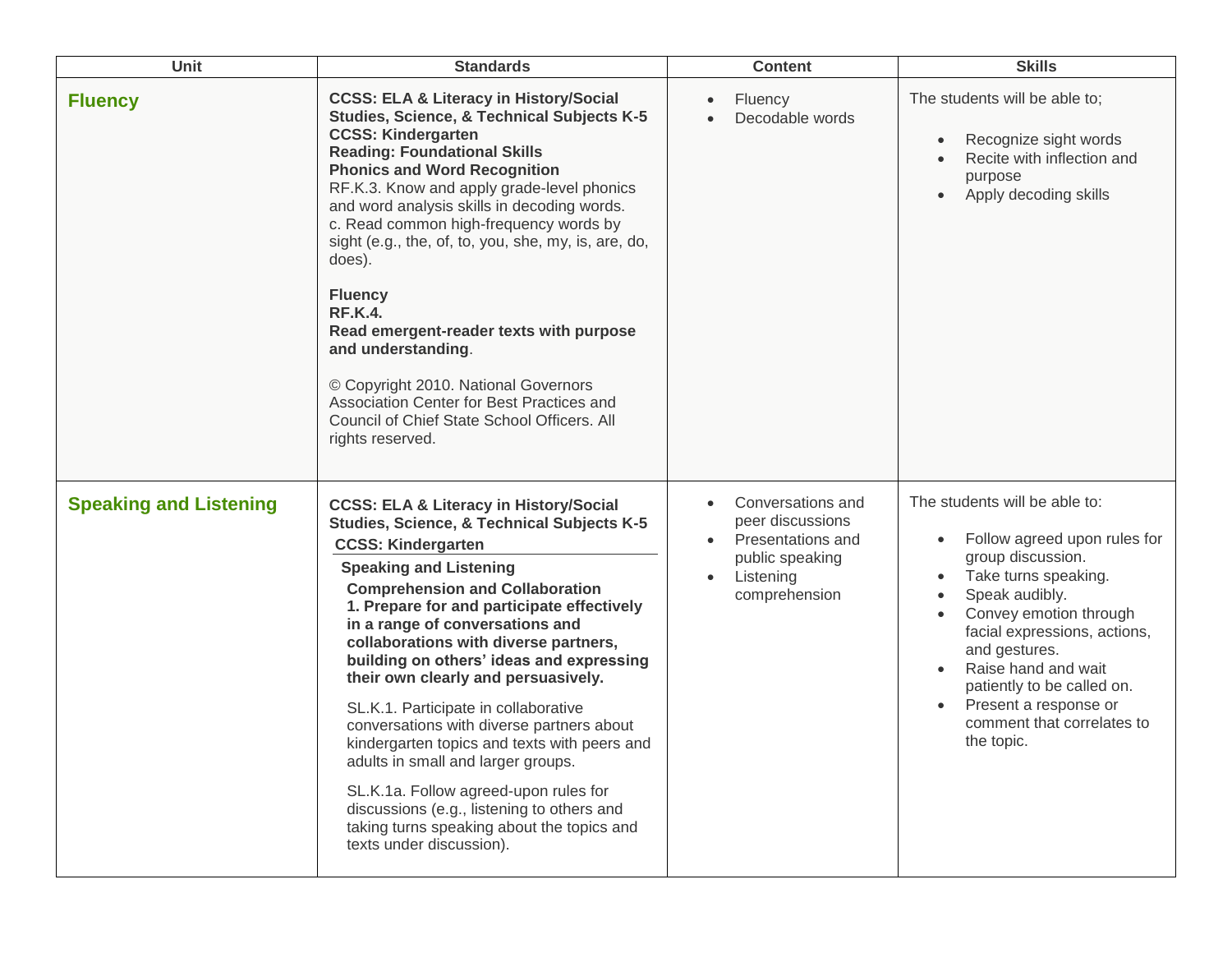| Unit | <b>Standards</b>                                                                                                                                                                                                                                                         | <b>Content</b> | <b>Skills</b> |
|------|--------------------------------------------------------------------------------------------------------------------------------------------------------------------------------------------------------------------------------------------------------------------------|----------------|---------------|
|      | SL.K.1b. Continue a conversation through<br>multiple exchanges.                                                                                                                                                                                                          |                |               |
|      | 2. Integrate and evaluate information<br>presented in diverse media and formats,<br>including visually, quantitatively, and<br>orally.                                                                                                                                   |                |               |
|      | SL.K.2. Confirm understanding of a text read<br>aloud or information presented orally or<br>through other media by asking and<br>answering questions about key details and<br>requesting clarification if something is not<br>understood.                                |                |               |
|      | 3. Evaluate a speaker's point of view,<br>reasoning, and use of evidence and<br>rhetoric.                                                                                                                                                                                |                |               |
|      | SL.K.3. Ask and answer questions in order<br>to seek help, get information, or clarify<br>something that is not understood.                                                                                                                                              |                |               |
|      | <b>Presentation of Knowledge and Ideas</b><br>4. Present information, findings, and<br>supporting evidence such that listeners<br>can follow the line of reasoning and the<br>organization, development, and style are<br>appropriate to task, purpose, and<br>audience. |                |               |
|      | SL.K.4. Describe familiar people, places,<br>things, and events and, with prompting and<br>support, provide additional detail.                                                                                                                                           |                |               |
|      | 5. Make strategic use of digital media and<br>visual displays of data to express<br>information and enhance understanding<br>of presentations.                                                                                                                           |                |               |
|      | SL.K.5. Add drawings or other visual<br>displays to descriptions as desired to<br>provide additional detail.                                                                                                                                                             |                |               |
|      | 6. Adapt speech to a variety of contexts<br>and communicative tasks, demonstrating                                                                                                                                                                                       |                |               |